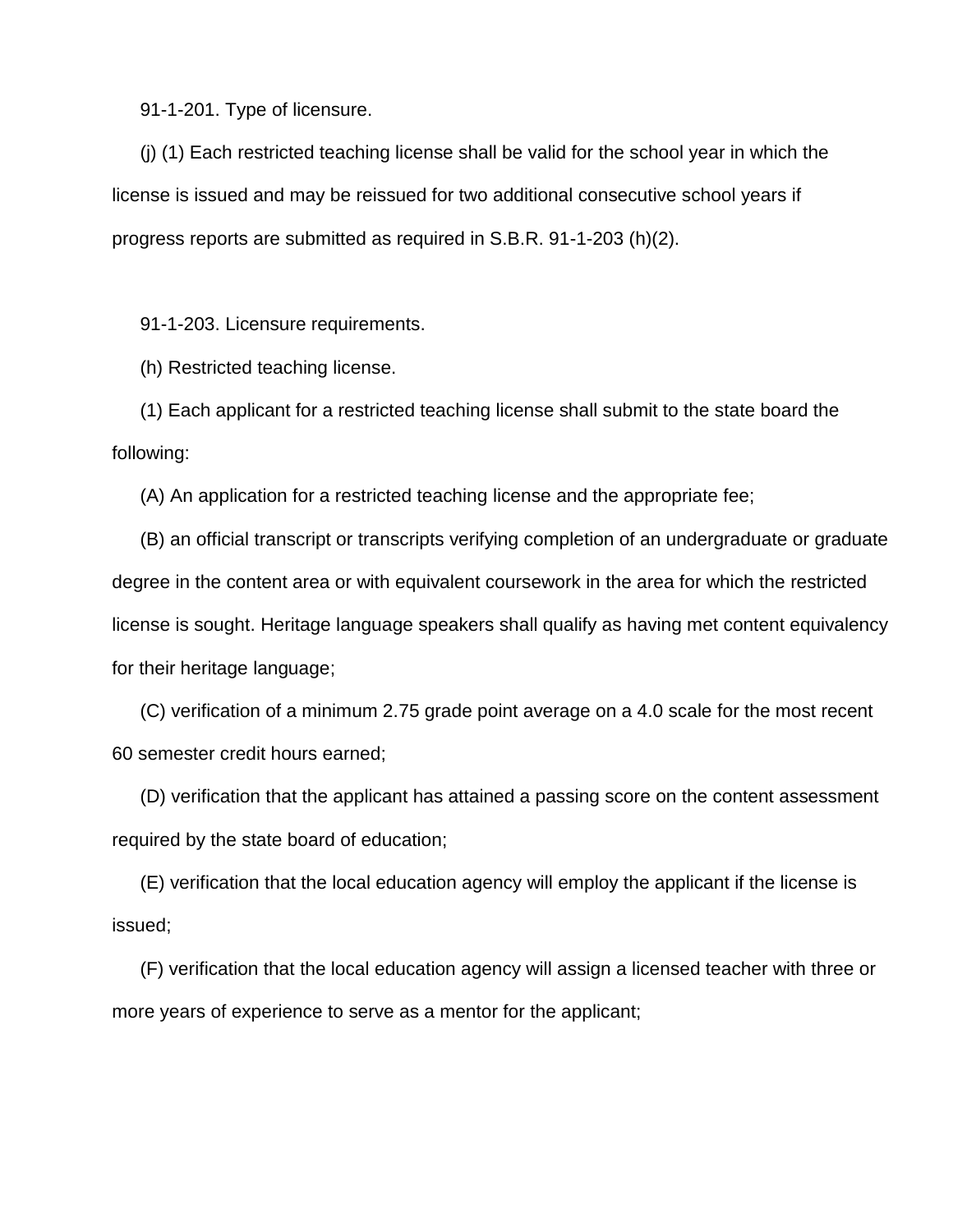(G) verification that a supervised practical training experience has been completed through collaboration of the teacher education institution and the hiring local education agency;

(H) a statement from the licensing officer of a Kansas teacher education institution attesting to the following:

(i) The applicant has on file a written plan that will qualify the applicant for full licensure in the content area for which the restricted license is sought;

(ii) the plan for program completion can be completed in not more than two years and contains a specific designation of the coursework that is to be completed each year;

(iii) the program provided to the applicant will meet the institution's approved professional education standards;

(iv) the institution will provide the applicant with onsite support at the employing local education agency, including supervision of the applicant's teaching experience; and

(I) A statement verifying the local education agency and the teacher education institution have collaborated regarding the approved program the applicant will pursue, and the support the applicant will receive.

(2) The teacher education institution providing a plan of study for any person holding a restricted teaching license shall coordinate the submission of a progress report before July 1 of each year during the effective period of the restricted license. This progress report shall verify the following:

(A) the applicant's contract will be renewed;

(B) the local education agency will continue to assign an experienced mentor teacher to the applicant;